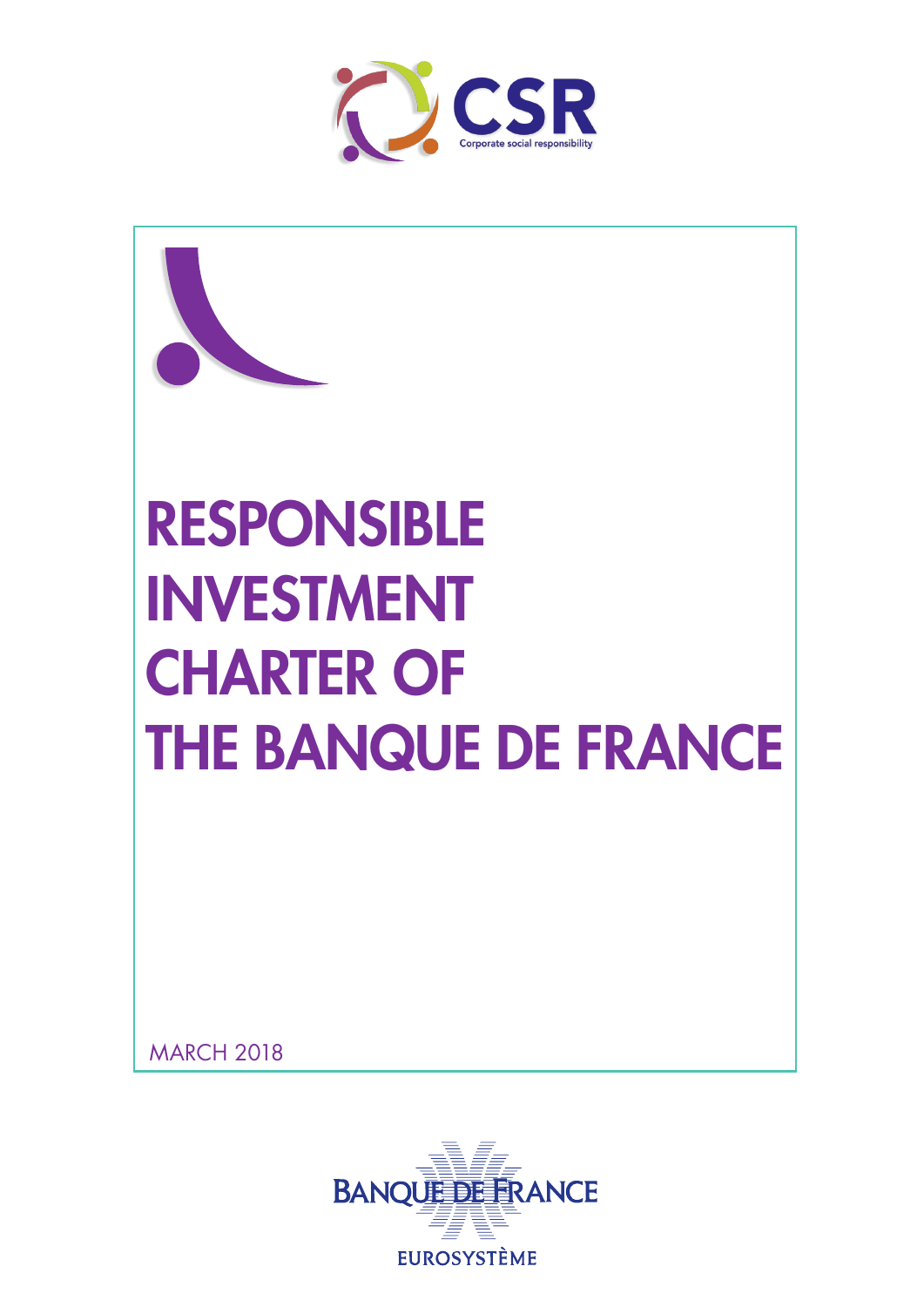# 1•

As an institution of the French Republic and a Eurosystem central bank, the Banque de France carries out a broad range of tasks for the benefit of the community. These tasks relate to monetary strategy, financial stability and the provision of services to the economy. The Banque de France thus helps to create a balanced and sustainable economy, by ensuring the public can have confidence in their currency and payment instruments, by safeguarding the stability of the financial system, which is fundamental for economic growth, by contributing to the sound financing of businesses and especially SMEs, and by assisting those who are overindebted or financially excluded.

The corporate social responsibility (CSR) of the Banque de France towards the public was reinforced via the adoption of its CSR Charter in December 2016. This Charter comprises 4 key commitments (educational and cultural, economic and civic, environmental, towards staff). These commitments are incorporated into its strategic "*Ambitions for 2020*" plan.

### 2•

The Banque de France's Responsible Investment Charter falls within this framework. It also reflects the Bank's aim to be exemplary in the inclusion of CSR in all its forms – economic, social and environmental – applied to its role of institutional investor. This covers the management of assets for which it has the full and sole responsibility, i.e. own funds and pension liabilities investment portfolios, excluding those it holds in the framework of the tasks entrusted to the European System of Central Banks by the Treaty on the Functioning of the European Union.

With the adoption of this Charter, the Banque de France is acting fully in line with the views expressed in its CSR Charter, with its fiduciary responsibility as a long-term investor, which is to be mindful of all types of risks that could have an impact on its asset returns, and with one of its tasks which is to safeguard financial stability, to which the mitigation of environmental risks contributes.

## 3•

As per its fiduciary responsibility as an investor, the Banque de France strives to implement an own funds asset management strategy consisting in ensuring regular growth in their value over the long term and mitigating any associated risks. In this respect, the Banque de France decided to deepen the analysis and formalise the inclusion of Environmental, Social and Governance (ESG) factors in its investment decisions. Indeed, experience and academic studies show that these factors may have an impact on the risks and performance of investments. As an experiment, it has been already incorporating for several years ESG criteria in its own company ratings system.

### 4•

The Banque de France is committed to publishing appropriate non-financial information, in particular regarding the impact of environmental changes. Article 173-VI of the Energy Transition Act adopted on 17 August 2015 in France constitutes, from this point of view, a reference at the international level.

## 5•

The Banque de France supports the objectives of the international community such as the Sustainable Development Goals adopted by the United Nations in 2015 and the 10 principles of the United Nations Global Compact of 2000. It is committed to contributing to the global response in order to comply with the Paris Climate Agreement of 2015.

Through this charter, it is committed to complying with the four general principles that guide the inclusion of ESG criteria in appropriate ways for each financial asset class.

• *Respect of human and civil rights as defined in the Universal Declaration of Human Rights:* the Banque de France shall neither invest in the public and quasi-public debt of a very risky country nor in a company registered in any such country. In this respect, the Bank does not invest in companies that do not respect the Ottawa (1999) and Oslo (2010) Conventions. These conventions prohibit the use, stockpiling, production and transfer of antipersonnel mines and cluster bombs;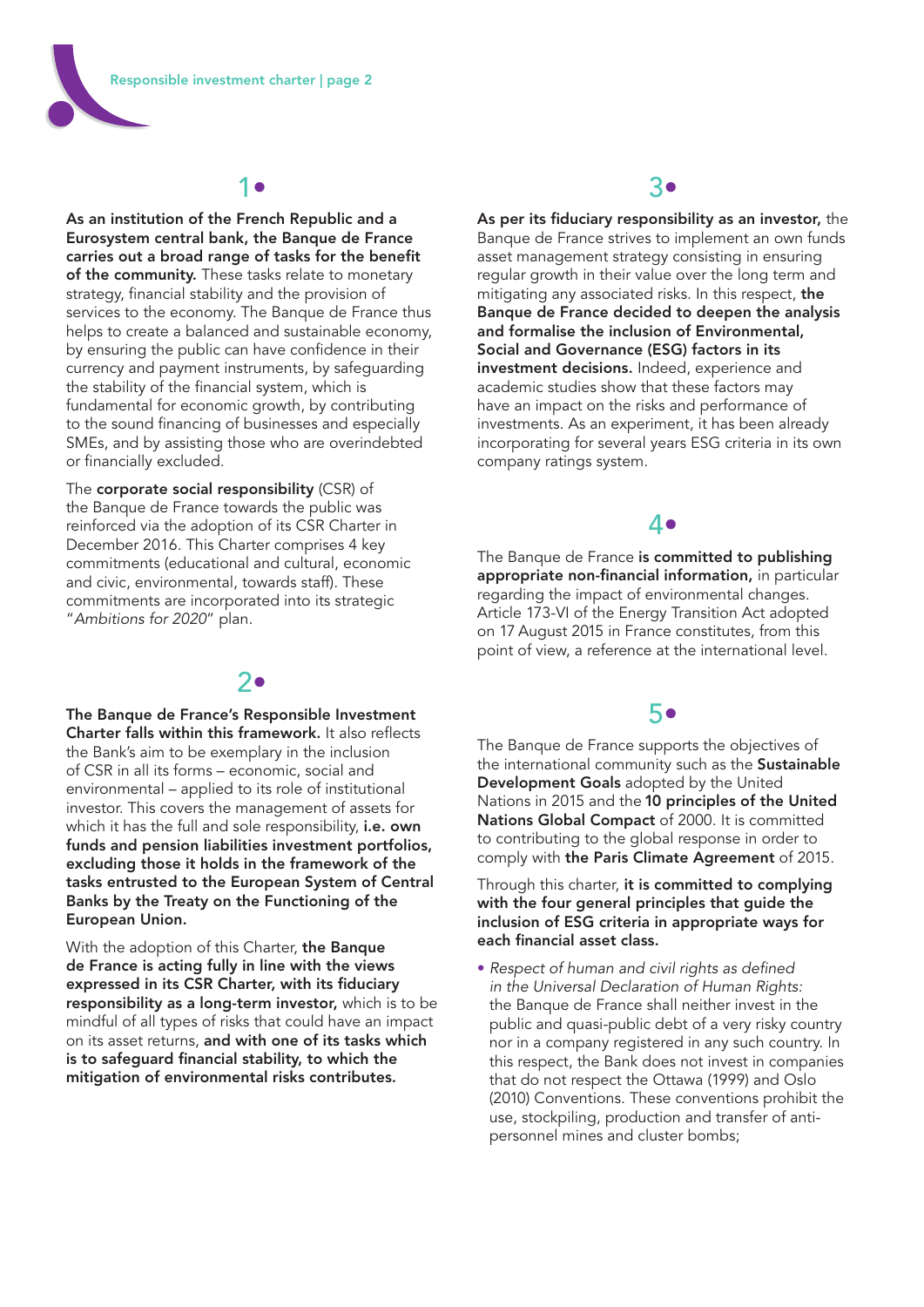

- *Respect of regulations governing anti-money laundering and counter-terrorist financing, corruption and tax havens* (embargoes, Non-Cooperative Countries and Territories (NCCT) regarding Tax Information Exchange Agreements, Financial Action Task Force (FATF);
- *Respect of the principles of the International Labor Organization (ILO)*, notably respect of the freedom of association and right to collective bargaining, the elimination of forced and compulsory labour for children and discrimination in employment and occupation;
- *Initiatives to protect the environment, the energy and environmental transition,* initiatives aimed at reducing climatic change or adapting to it (such as the Charter for public investment in support of climate action). In this framework, the Banque de France does not invest in mining companies and coal-based energy producers that derive more than 20% of their revenues from thermal coal.

Lastly, the Banque de France does not invest in instruments that promote agricultural commodity speculation.

# 6•

The Banque de France's Responsible Investment Charter thus reiterates and broadens its existing commitments in terms of the incorporation of environmental, social and governance criteria into its management of financial assets. It defines three commitments and nine associated implementing actions to be rolled out gradually over time.

The Banque de France shall report specifically on the progress made each year in implementing this Charter.